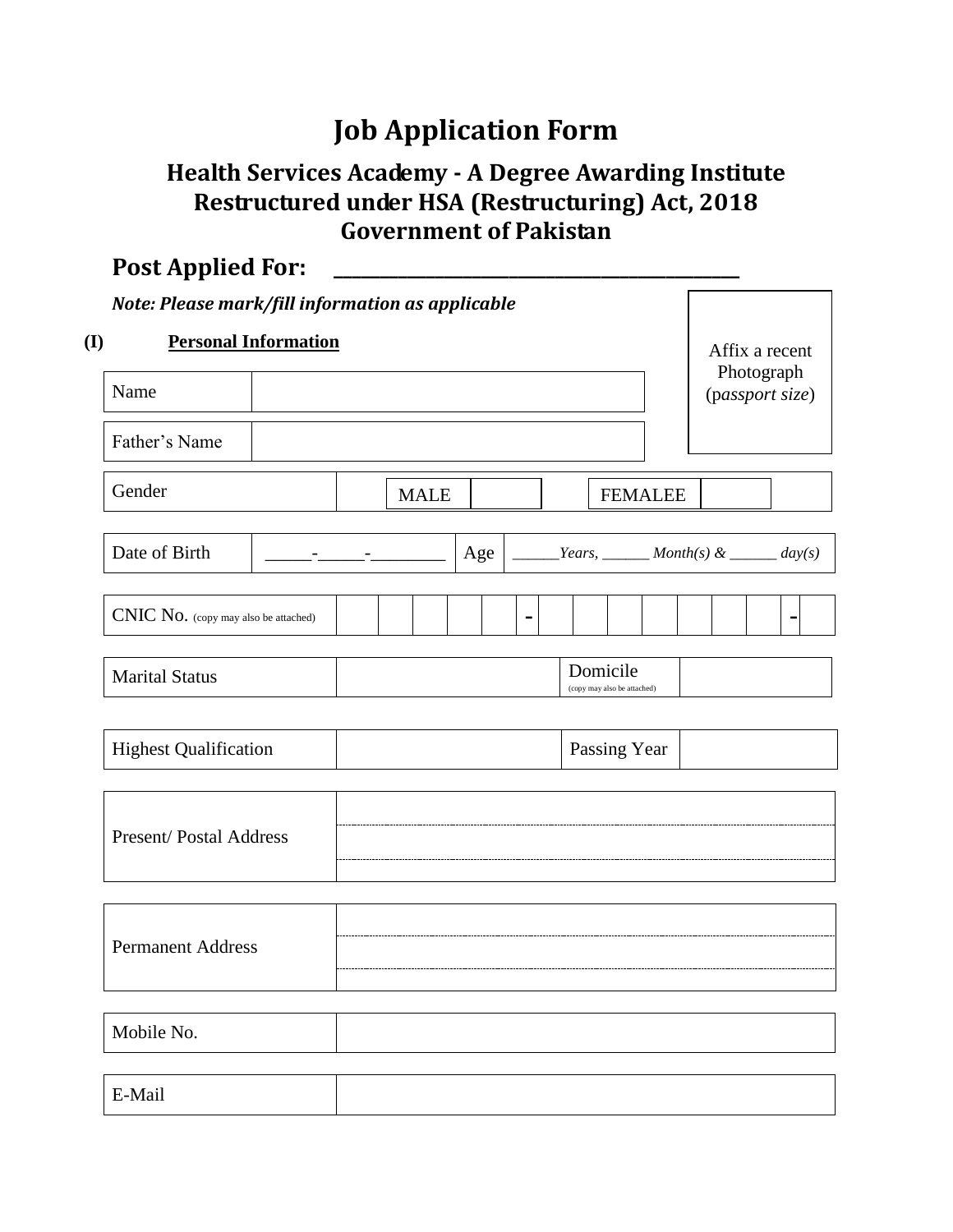#### **(II) Academic Background, Professional Training & Extra/ Co-curricular Activities**

| Degree/<br><b>Certificate</b> |             | <b>Session</b> | <b>Year of</b> | Field/         | University/Institute/<br><b>Board</b> |         | <b>Marks Detail</b> |              | Grade/<br>Division/<br>CGPA/ |  |
|-------------------------------|-------------|----------------|----------------|----------------|---------------------------------------|---------|---------------------|--------------|------------------------------|--|
| held                          | <b>FROM</b> | TO             | Award          | <b>Subject</b> | <b>Institution Name</b>               | Country | <b>Obtained</b>     | <b>Total</b> | $%$ age                      |  |
|                               |             |                |                |                |                                       |         |                     |              |                              |  |
|                               |             |                |                |                |                                       |         |                     |              |                              |  |
|                               |             |                |                |                |                                       |         |                     |              |                              |  |
|                               |             |                |                |                |                                       |         |                     |              |                              |  |
|                               |             |                |                |                |                                       |         |                     |              |                              |  |
|                               |             |                |                |                |                                       |         |                     |              |                              |  |
|                               |             |                |                |                |                                       |         |                     |              |                              |  |
|                               |             |                |                |                |                                       |         |                     |              |                              |  |
|                               |             |                |                |                |                                       |         |                     |              |                              |  |
|                               |             |                |                |                |                                       |         |                     |              |                              |  |
|                               |             |                |                |                |                                       |         |                     |              |                              |  |
|                               |             |                |                |                |                                       |         |                     |              |                              |  |

(a) **Academic Background** (Please start from highest qualification and go in descending order)

#### (b) **Professional Training** (Please start from most recent training and go in descending order)

| Diploma/Certificate | Field of study | <b>Institution</b> | Grade |
|---------------------|----------------|--------------------|-------|
|                     |                |                    |       |
|                     |                |                    |       |
|                     |                |                    |       |
|                     |                |                    |       |
|                     |                |                    |       |
|                     |                |                    |       |
|                     |                |                    |       |

\_\_\_\_\_\_\_\_\_\_\_\_\_\_\_\_\_\_\_\_\_\_\_\_\_\_\_\_\_\_\_\_\_\_\_\_\_\_\_\_\_\_\_\_\_\_\_\_\_\_\_\_\_\_\_\_\_\_\_\_\_\_\_\_\_\_\_\_\_\_\_\_\_\_\_\_\_\_

\_\_\_\_\_\_\_\_\_\_\_\_\_\_\_\_\_\_\_\_\_\_\_\_\_\_\_\_\_\_\_\_\_\_\_\_\_\_\_\_\_\_\_\_\_\_\_\_\_\_\_\_\_\_\_\_\_\_\_\_\_\_\_\_\_\_\_\_\_\_\_\_\_\_\_\_\_\_

\_\_\_\_\_\_\_\_\_\_\_\_\_\_\_\_\_\_\_\_\_\_\_\_\_\_\_\_\_\_\_\_\_\_\_\_\_\_\_\_\_\_\_\_\_\_\_\_\_\_\_\_\_\_\_\_\_\_\_\_\_\_\_\_\_\_\_\_\_\_\_\_\_\_\_\_\_\_

#### **(c) Extra/Co-curricular Activities/Hobbies/Interests** (if any)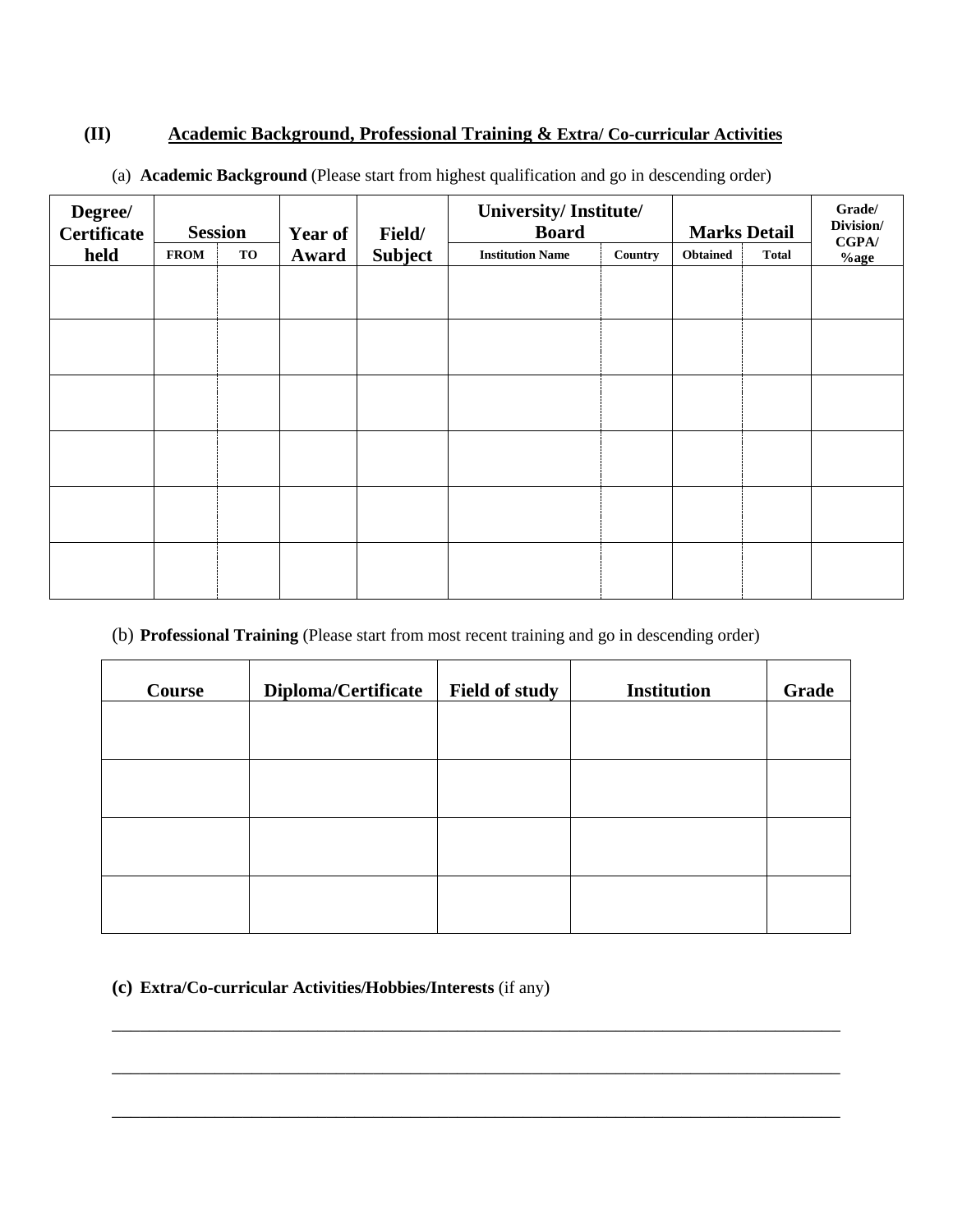### **(III) Employment History** (Please start from your recent job and go in descending order)

|              |                    |              |                    | <b>Duration Time</b> |              |                                          |  |  |
|--------------|--------------------|--------------|--------------------|----------------------|--------------|------------------------------------------|--|--|
| Name of      |                    |              |                    |                      | <b>Dates</b> | Period                                   |  |  |
| Organization | <b>Designation</b> | <b>Scale</b> | <b>Job Profile</b> | From                 | To           | YY-MM-DD                                 |  |  |
|              |                    |              |                    |                      |              |                                          |  |  |
|              |                    |              |                    |                      |              |                                          |  |  |
|              |                    |              |                    |                      |              |                                          |  |  |
|              |                    |              |                    |                      |              |                                          |  |  |
| <b>Total</b> |                    |              |                    |                      |              | $_1$ YY, ________ MM, _____<br><b>DD</b> |  |  |

#### **(IV) Research Publications**

(Must include name of journal; year/volume of publication; page numbers; author(s); title)

| Sr.<br># | <b>Title of</b>    | <b>Complete Name of</b>    | Vol. | Page | Year | <b>HEC</b><br>approved | Impact        |
|----------|--------------------|----------------------------|------|------|------|------------------------|---------------|
|          | <b>Publication</b> | <b>Journal and Address</b> | No.  | No.  |      | (Yes/No)               | <b>Factor</b> |
| 1.       |                    |                            |      |      |      |                        |               |
| 2.       |                    |                            |      |      |      |                        |               |
| 3.       |                    |                            |      |      |      |                        |               |
| 4.       |                    |                            |      |      |      |                        |               |
| 5.       |                    |                            |      |      |      |                        |               |
| 6.       |                    |                            |      |      |      |                        |               |

#### **(a) National/ International Journal Papers**